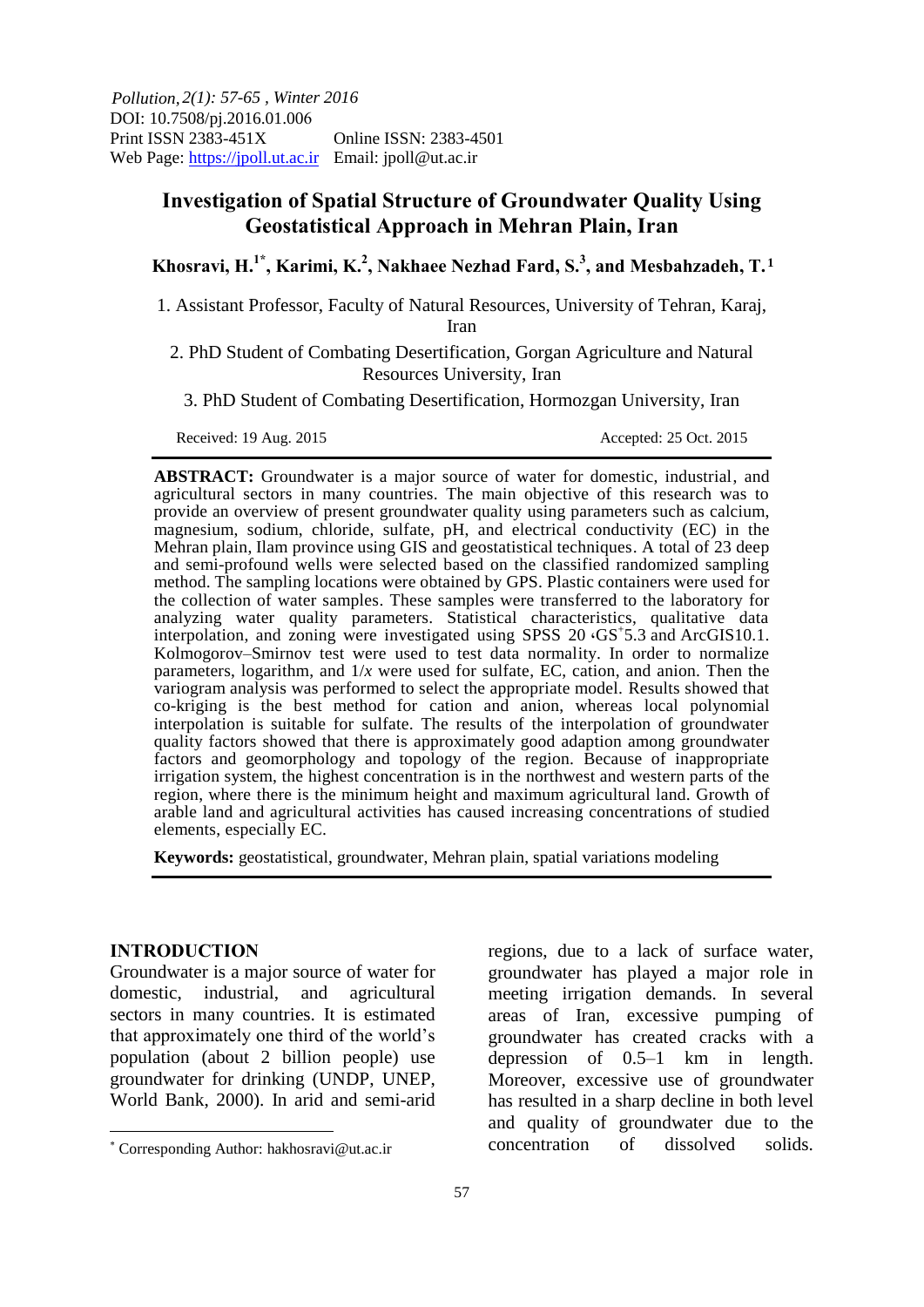Moreover, groundwater salinity in most areas has increased to several thousand milligrams per liter. As a consequence of old agricultural systems, pesticides, overuse of groundwater especially in arid and semi-arid regions along with the irrigation of water with physical setting that includes coarse soils and shallow groundwater, there is a significant level of pollution in the groundwater (Stites and Kraft, 2001; Jalali, 2007).

Overall, residential, municipal, commercial, industrial, and agricultural activities can all affect groundwater quality (Nas and Berktay, 2010). The assessment of groundwater quality can be considered as an important index for socio-economic growth and development (Ishaku, 2011). Monitoring the groundwater quality involves collecting samples and carrying out analysis in the lab, which makes it expensive. There are two main approaches for the optimization of monitoring groundwater quality: the statistical approach and the hydrogeological approach. The widely used statistical method is based on kriging (Nunes *et al*., 2007; Feng-guang, 2008) using the model variogram. For unsampled locations, kriging is a technique to make an impartial and optimal estimation of regionalized variables (David, 1977). The selected model variogram is the one which better represents the experimental data with less root mean square error (RMSE). This approach uses the kriging standard deviation to identify points of high variance as the potential points for monitoring (Baalousha, 2010). Geostatistics can characterize and quantify spatial variability, perform rational interpolation, and estimate the variance of the interpolated values (Pin Lin *et al*., 2001).

The main objective of this research was to provide an overview of present groundwater quality for parameters such as calcium, magnesium, sodium, chloride,

sulfate  $(SO_4)$ , pH and electrical conductivity (EC) in the Mehran plain using GIS and geostatistical techniques.

# **MATERIALS AND METHODS**

## **The study area**

Mehran plain has a surface area of 911 km<sup>2</sup> . It is located in near Iran's western border with Iraq between  $33^{\circ}03'$  to  $33^{\circ}13'$ north latitude and  $46^{\circ}05'$  to  $46^{\circ}15'$  east longitude. The average annual precipitation and temperature are  $247$  mm and  $23.5^{\circ}$ C, respectively. Two major rivers, Gavi and Kanjanchem, are the major source of surface water in Mehran plain; they join together in the west of the Mehran city (Karimi *et al*., 2011). For this study, groundwater quality data from 23 deep and semi-profound wells were used within the Mehran plain produced by the Regional Water Authority in Ilam province. Figure 1 shows the location of Mehran plain in Iran and wells selected for sampling.

### **Methodology**

A total of 23 deep and semi-profound wells were selected to the classified randomized sampling method. The sampling locations were obtained with the help of Global Positioning System (GPS). Figure 1 shows the study area and location of the selected wells. For the collection of water samples, plastic containers were used; these samples were carried to the laboratory for analyzing the parameters of water quality such as calcium, magnesium, sodium chloride, SO4, pH and electrical conductivity (EC). The specific methods of estimation of these parameters are given in Table 1. The value of these parameters is shown in Table 2. Statistical characteristics, qualitative data interpolation, and zoning were investigated in SPSS 20 ،GS<sup>+</sup> 10.1. ArcGIS و 5.3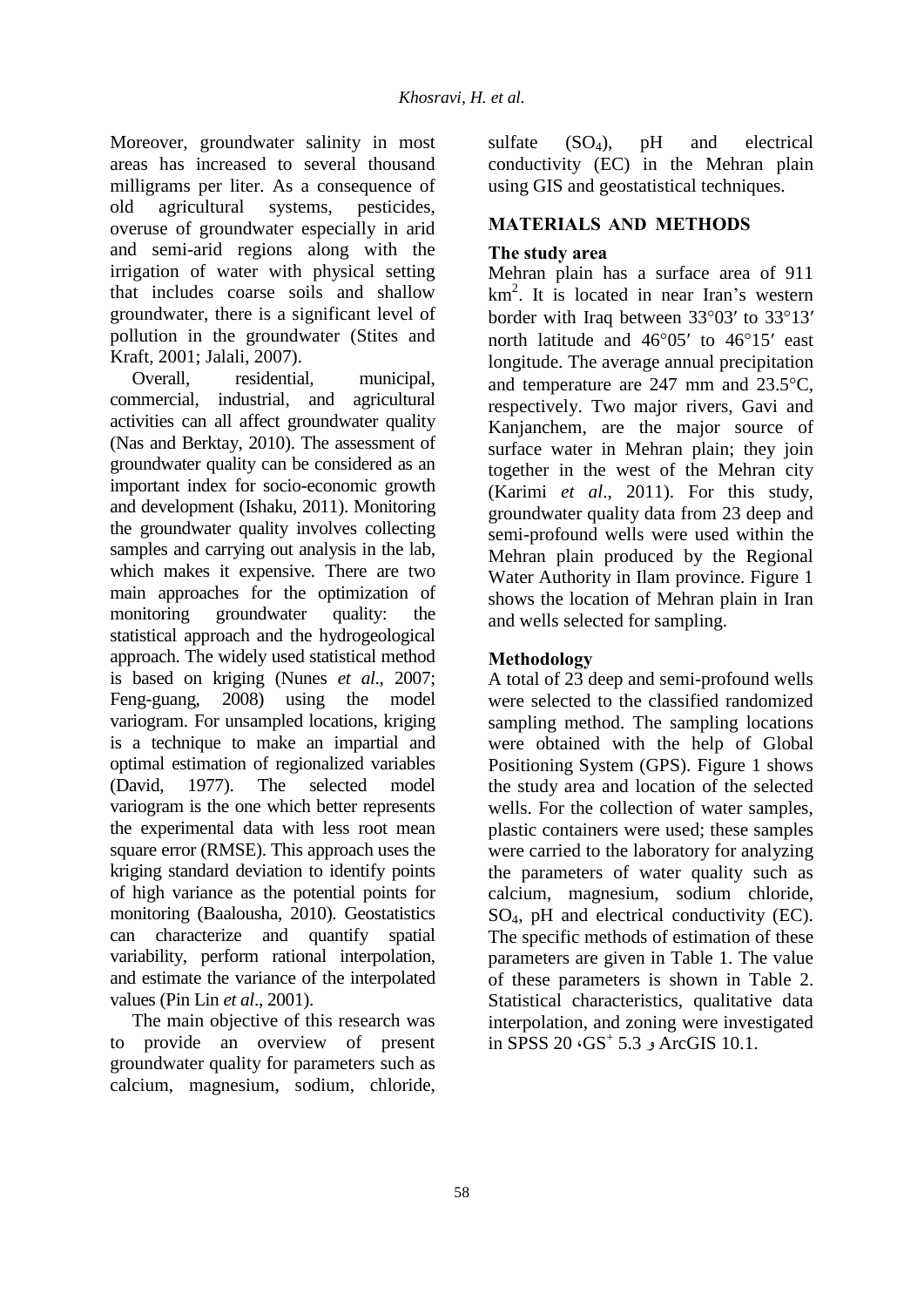

**Fig 1. LANDSAT Satellite image (TM) of the study area and the location of studied well**

| No. |        | <b>Parameters</b> | <b>Methods</b>                              |
|-----|--------|-------------------|---------------------------------------------|
|     |        | Calcium           | <b>ICP Mass Spectrometry</b>                |
|     | Anion  | Magnesium         | <b>ICP Mass Spectrometry</b>                |
| 3   |        | Sodium            | Flame Photometric method                    |
|     |        | Chloride          | Titrating with standard AgNo <sub>3</sub> . |
|     | Cation | Sulfate           | <b>Turbidity Method</b>                     |
|     |        | pΗ                | Digital pH meter                            |

**Table 1. Specific methods of estimation of parameters** 

|  |  |  | Table 2. Average value of parameters |
|--|--|--|--------------------------------------|
|--|--|--|--------------------------------------|

| <b>Well Number</b> | $EC$ ( $\mu$ mho/cm) | pН   | $SO4$ <sub>(meq/l)</sub> | $Cl$ (meq/l) | $Ca_{(meq/l)}$ | $Mg$ (meq/l) | Na $_{(meq/l)}$ |
|--------------------|----------------------|------|--------------------------|--------------|----------------|--------------|-----------------|
|                    | 648.42               | 7.67 | 2.58                     | 1.17         | 3.67           | 0.74         | 1.94            |
| $\overline{c}$     | 668.28               | 7.61 | 2.37                     | 1.32         | 3.75           | 1            | 2.01            |
| 3                  | 643.57               | 7.56 | 3.16                     | 0.77         | 4.17           | 0.98         | 1.58            |
| 4                  | 1234                 | 7.42 | 9.37                     | 1.014        | 9.37           | 2.31         | 1.77            |
| 5                  | 1629.57              | 7.44 | 11.84                    | 2.1          | 12.8           | 2.2          | 2.84            |
| 6                  | 2552.85              | 7.5  | 18.58                    | 6.07         | 21.06          | 5.5          | 5.77            |
| 7                  | 3487.66              | 7.31 | 22.61                    | 12.65        | 19.76          | 5.81         | 12.51           |
| 8                  | 495.57               | 7.55 | 2.2                      | 0.471        | 3.32           | 1            | 0.68            |
| 9                  | 978.8                | 7.29 | 7.216                    | 0.86         | 7.6            | 1.84         | 1.16            |
| 10                 | 1681                 | 7.49 | 14.68                    | 1.03         | 14.11          | 2.65         | 1.92            |
| 11                 | 688.39               | 7.72 | 3.42                     | 1.34         | 3.23           | 1.4          | 2.83            |
| 12                 | 662.03               | 7.27 | 3.9                      | 0.88         | 4.2            | 1.1          | 2.39            |
| 13                 | 563                  | 7.46 | 2.6                      | 0.90         | 3.3            | 0.8          | 1.73            |
| 14                 | 670.48               | 7.43 | 0.3                      | 0.03         | 3.7            | 0.8          | 2.37            |
| 15                 | 647.67               | 7.50 | 3.5                      | 0.74         | 0.2            | 0.9          | 1.45            |
| 16                 | 1266                 | 7.23 | 11.5                     | 0.90         | 10.6           | 0.0          | 1.85            |
| 17                 | 1661.69              | 7.20 | 17.0                     | 1.00         | 16.4           | 0.1          | 1.85            |
| 18                 | 981.12               | 7.15 | 7.45                     | 0.80         | 7.4            | 1.9          | 1.52            |
| 19                 | 610.12               | 7.40 | 3.10                     | 0.77         | 4.1            | 0.7          | 1.52            |
| 20                 | 1170.23              | 7.98 | 8.02                     | 1.00         | 9.1            | 1.4          | 1.78            |
| 21                 | 963.58               | 7.44 | 7.11                     | 0.96         | 7.3            | 1.48         | 1.93            |
| 22                 | 475.45               | 7.8  | 2.25                     | 0.44         | 3.09           | 1.2          | 0.56            |
| 23                 | 940.32               | 7.31 | 6.24                     | 0.94         | 8.11           | 1.62         | 0.52            |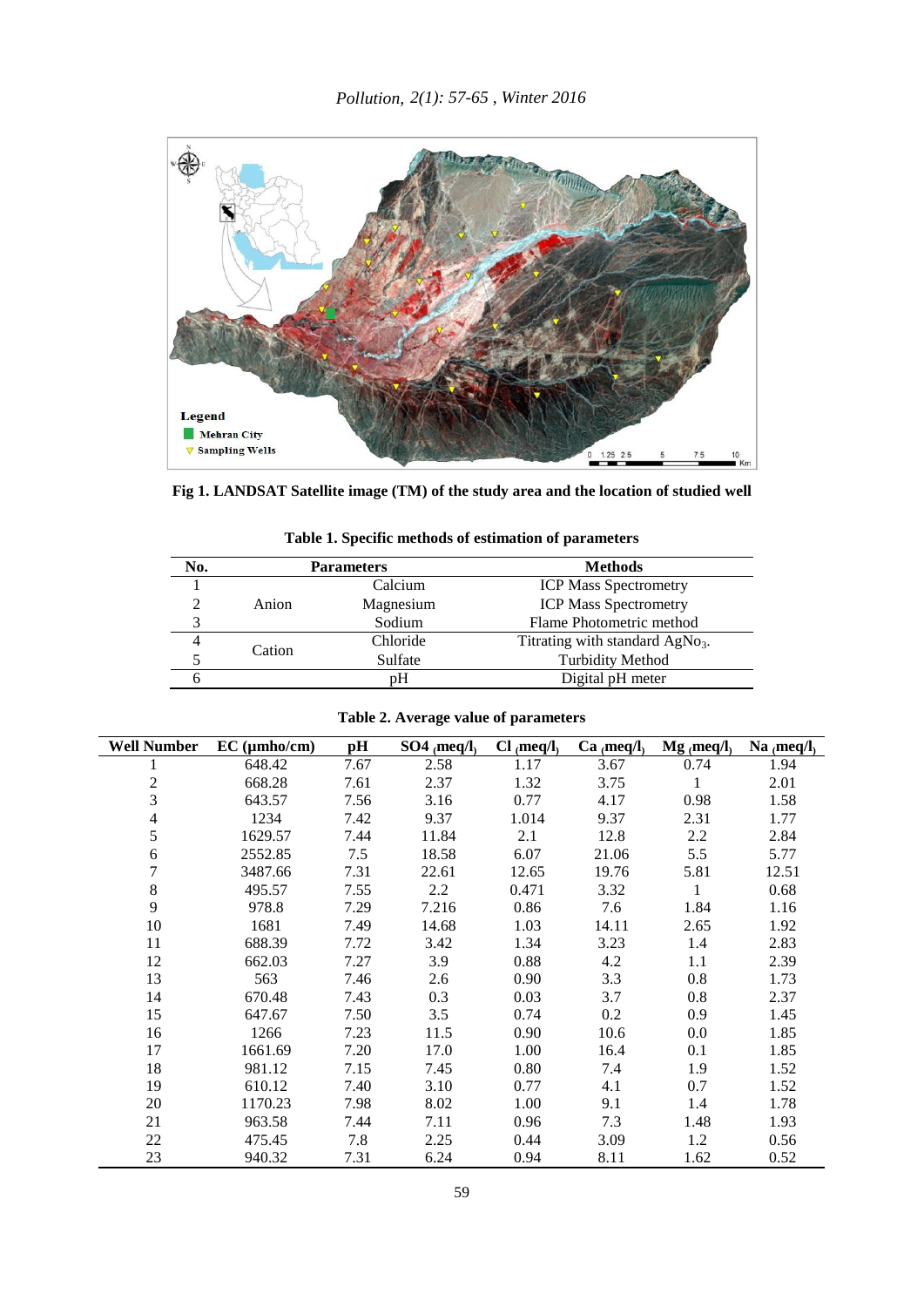For the analysis of groundwater aracteristics. spatial variations characteristics, spatial geostatistical approach was used (Reed *et al*., 2010; Cameron and Hunter, 2002; Lee *et al*., 2007). Geostatistical prediction has two stages: (a) identification and modeling of spatial structure, in which the homogeneity and spatial structure of a given variable is studied using a variogram; (b) geostatistical estimation using kriging technique that depends on the properties of the fitted variogram, which affects all the stages of the process. In this study, different types of semi-variogram models including ordinary kriging, simple kriging, universal kriging, and disjunctive kriging were tested for each parameters of water quality that are summarized below. For the selection of best model, cross validation tests including the values of mean error (ME) and mean square error (MSE) were done. If the predictions were unbiased, the ME should be near to zero. Due to some important drawbacks, ME depends on the scale of the data, and it is insensitive to inaccuracy in the variogram.

Therefore, usually MSE is used on behalf of ME. Being ideally zero, that is, an accurate model would have a MSE value close to zero. The smallest RMSE value indicates the most accurate predictions. RMSE is derived according to Equation (1).

$$
RMSE = \sqrt{\sum_{k=0}^{n} \left( Z\left(xi\right) - z\left(xi\right)^{2} \right)}/n
$$
 (1)

where *Z*(*xi*) is observed value at point *xi z*(*xi*) is predicted value at point *xi*, and *N* is number of samples.

### **RESULTS AND DISCUSSION**

Kriging methods work best if the data are approximately normally distributed. Kolmogorov–Smirnov test in SPSS was used to test the normality of the data. To normalize the parameters, logarithm and  $1/x$  were used respectively for SO<sub>4</sub>, EC and cation. anion. The first step for cation, anion. The first step for geostatistical application for a set of data is variogram analysis. The results of variogram analysis in the study area are presented in Table 3.

| Variable        | RSS   | $\mathbf{\hat{R}}^2$ | បីភ្ញុំ | Range)<br>๔<br>ive<br>tive<br><b>Effec</b> | $\overline{\mathbf{s}}$ | effect<br>Nugget | model       | kurtosis | skewness | deviati<br>dard<br>Stai | average |
|-----------------|-------|----------------------|---------|--------------------------------------------|-------------------------|------------------|-------------|----------|----------|-------------------------|---------|
| Cation          | 7.262 | 0.61                 | 0.092   | 13896.22                                   | 0.005                   | 0.0004           | linear      | $-1.19$  | 0.36     | 0.0583                  | 0.0984  |
| Anion           | 7.653 | 0.69                 | 0.930   | 46678.77                                   | 0.023                   | 0.0016           | exponential | $-1.27$  | 0.32     | 0.0632                  | 0.1052  |
| SO <sub>4</sub> | 6.207 | 0.82                 | 0.956   | 55529.55                                   | 1.238                   | 0.054            | exponential | $-1.54$  | $-0.09$  | 0.3819                  | 0.8268  |
| EC              | 5.597 | 0.96                 | 0.976   | 54576.92                                   | 0.878                   | 0.0012           | exponential | $-1.02$  | 0.37     | 0.279                   | 3.062   |

**Table 3. The results of variogram analysis.** 

As it can be inferred from Table 1, exponential semi-variogram and linear semi-variogram model are used for our study parameters. The strongest spatial structure can be observed in EC and SO<sup>4</sup> that is calculated as 0.959 and 0.819,

respectively. However, cation is the lowest in this calculation. In order to find the best spatial correlation with the intended variable, cross-variogram was calculated in GIS +. The results of the cross-variogram data are shown in Table 4 and Figures  $2-5$ .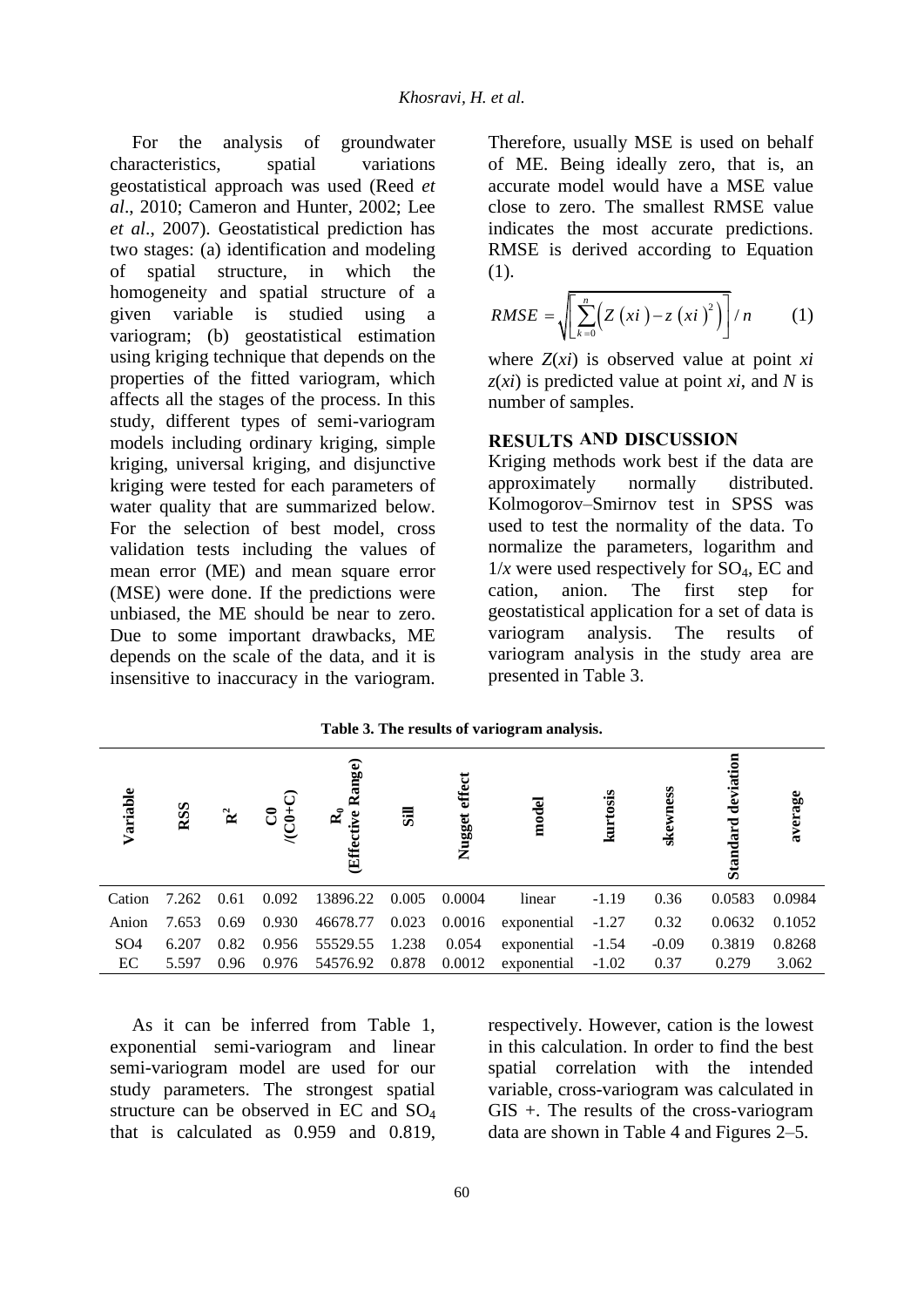











**Fig 4. Cross variogram of anion and**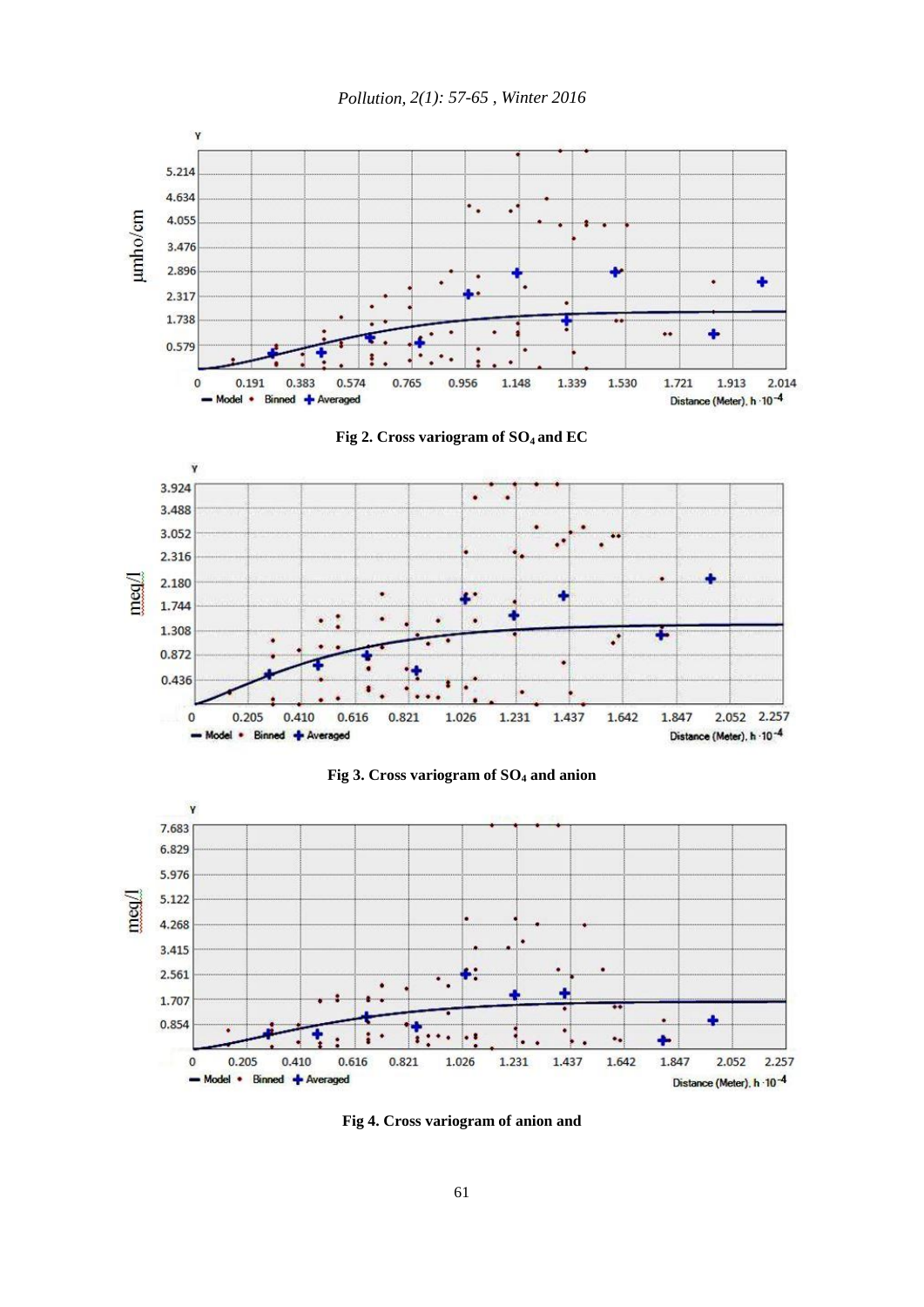*Khosravi, H. et al.* 



**Fig 5. Cross variogram of cation and anion** 

**Table 4. The results of cross-variogram analysis.** 

| Variable | <b>Auxiliary</b><br>Variable | correlation<br>coefficient | <b>Spatial</b><br>correlation<br>coefficient | Model       | $R_0$ (Effective<br>Range | <b>Sill</b> | <b>Nugget</b><br>effect |
|----------|------------------------------|----------------------------|----------------------------------------------|-------------|---------------------------|-------------|-------------------------|
| Cation   | Anion                        | 0.989                      | 0.656                                        | Exponential | 50956.9348                | 0.02410     | 0.00185                 |
| Anion    | Cation                       | 0.989                      | 0.729                                        | Linear      | 31100.00                  | 0.00599     | 0.00065                 |
| $SO_4$   | Anion                        | 0.958                      | 0.711                                        | Exponential | 55373.6643                | $-0.192$    | $-0.0106$               |
| EC       | SO <sub>4</sub>              | 0.925                      | 0.528                                        | Exponential | 54854.0491                | 1.195       | 0.1                     |

Correlation matrix must be formed to predict the water quality in co-kriging. After that, one factor is used in this method that is known as the auxiliary variable. This is the highest correlation with the intended variable. Therefore, to estimate cation, anion,  $SO_4$ , and EC, the auxiliary variables were used. RMSE was used to determine the best method of interpolation. Accordingly, the best method has the lowest RMSE. Table 5 shows the various amounts of RMSE in methods of interpolations.

Table 5 shows that co-kriging is the best method for cation and anion, whereas local polynomial interpolation is suitable for SO4. Finally, the maps were interpolated in Arc map (Figs.  $6-9$ ).

|                                 | <b>RMSE</b> |                 |              |               |  |  |  |
|---------------------------------|-------------|-----------------|--------------|---------------|--|--|--|
| <b>Techniques</b>               | EC          | SO <sub>4</sub> | <b>Anion</b> | <b>Cation</b> |  |  |  |
| Co-Kriging                      | 0.09933     | 0.2081          | 0.0231       | 0.0217        |  |  |  |
| Disjunctive Kriging             | 0.1131      | 0.213           | 0.0519       | 0.0481        |  |  |  |
| Universal Kriging               | 0.1121      | 0.1931          | 0.0366       | 0.0336        |  |  |  |
| Simple Kriging                  | 0.1190      | 0.2081          | 0.0289       | 0.0479        |  |  |  |
| Ordinary Kriging                | 0.111       | 0.193           | 0.0366       | 0.0336        |  |  |  |
| <b>IDW</b>                      | 0.234       | 0.3176          | 0.0253       | 0.0482        |  |  |  |
| Radial Basis function           | 0.153       | 0.026           | 0.0361       | 0.0320        |  |  |  |
| Global Polynomial Interpolation | 0.0913      | 0.0209          | 0.0429       | 0.0398        |  |  |  |
| Local Polynomial Interpolation  | 0.0854      | 0.1970          | 0.0306       | 0.0278        |  |  |  |

**Table 5. Comparison of the RMSE values of geostatistical techniques**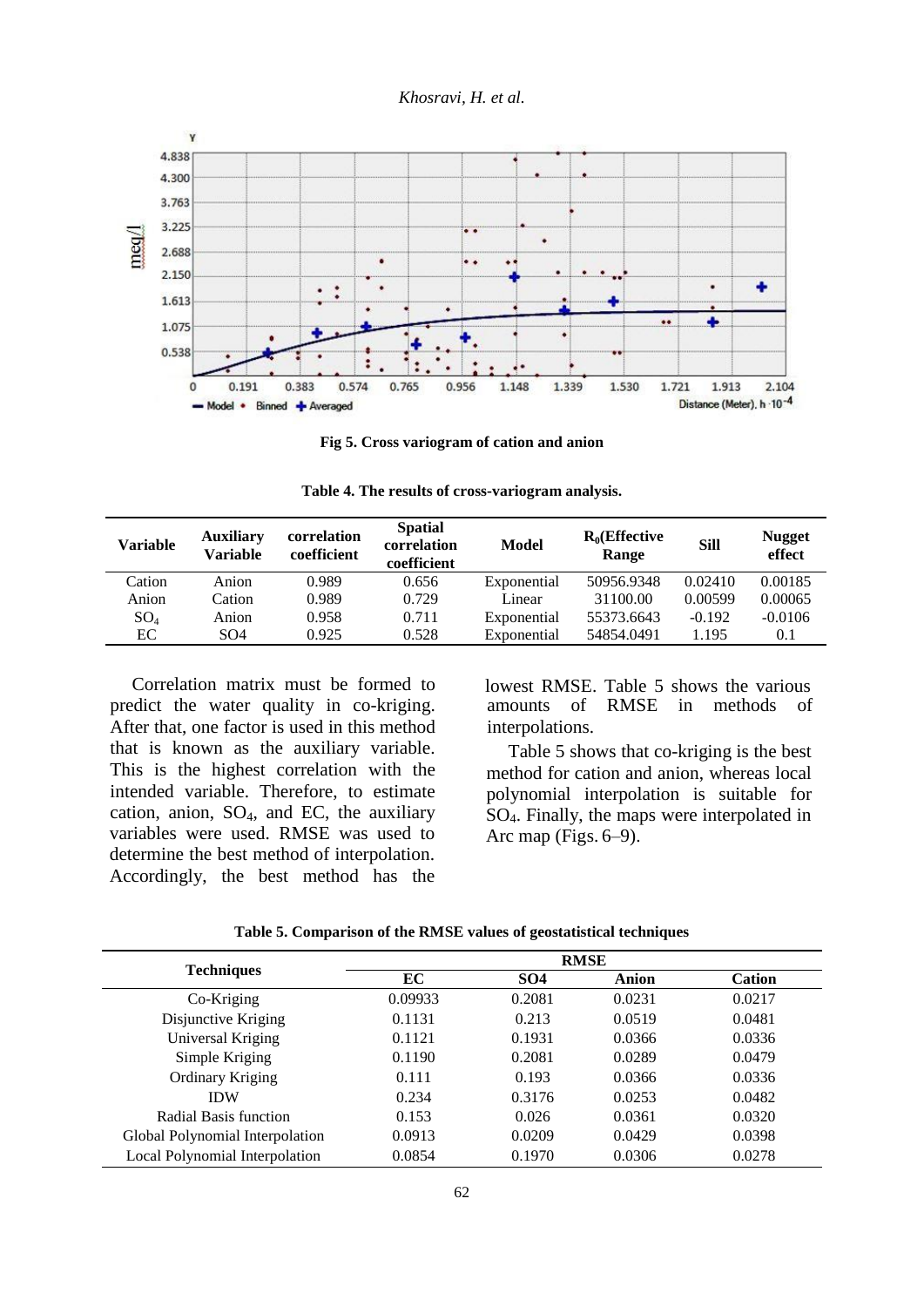

**Fig 6. Variation amplitude of EC value** 



**Fig 7. Variation amplitude of anion value** 



**Fig 8. Variation amplitude of cation value**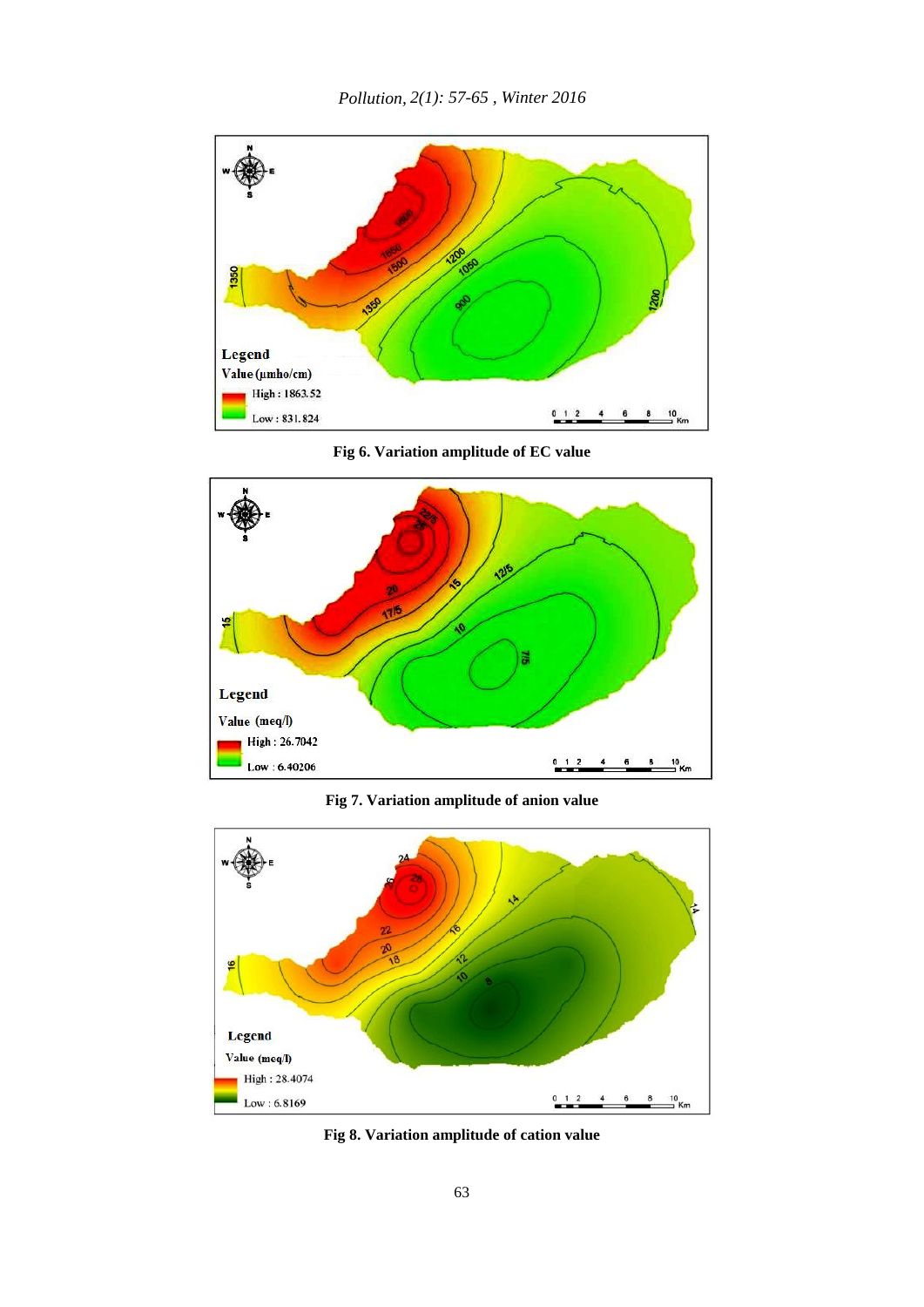*Khosravi, H. et al.*



**Fig 9. Variation amplitude of SO<sup>4</sup> value**

#### **CONCLUSION**

The primary objective of this study was to map and evaluate spatial variations modeling of groundwater in Mehran plain. The results of the interpolation of groundwater quality factors (Figs 7–9) showed that there is approximately a good adaption between selected parameters and geomorphology and topology of the region. The highest concentration is in the northwest and western parts of the region, where it has the minimum height and agricultural land. Inappropriate irrigation system causes the west of the Mehran plain to have high concentrations of elements (Karimi *et al*., 2011). However, growth of arable land and agricultural activities has caused increasing concentration of studied elements, especially EC, in this region. Groundwater quality gives a clear picture about the usability of water for different purposes; therefore, choosing the best evaluation method is significant. The studied variables are spatial and temporal parameters that are measured with great difficulty because of the large surface area of land and also impossible in some areas, especially when there is a shortage of time and high cost. Therefore, the use of a suitable tool to monitor groundwater quality parameters using limited sampling points is essential. The results indicate that

geostatistical methods, especially cokriging and kriging are appropriate to assess the groundwater quality. Our results concur with that of studies by Hudak and Sanmanee (2003) in Texas, Zehtabian *et al*. (2010) in Garmsar of Iran, Maghami *et al*. (2011) in Abadeh-Iran and Yan *et al*. (2013) in China.

#### **REFERENCES**

Baalousha, H. (2010). Assessment of a groundwater quality monitoring network using vulnerability mapping and geostatistics: A case study from Heretaunga Plains, New Zealan. Agr Water Manage, 97, 240–246.

Cameron,K., and Hunter, P. (2002). Using spatial models and Kriging techniques to optimize longterm ground-water monitoring networks. Environmetrics, 13, 629-656.

Costa, A., and Soares, A. (2008). Homogenization of Climate Data: Review and New Perspectives Using Geostatistics. Math Geosci, 41, 291–305.

David, M. (1977). Geostatistical Ore Reserve Estimation. Environ Monit Assess, 82, 311–320.

Feng-guang, Y., Shu-you, C., Xing-nian, L. and Kejun, Y. (2008). Design of groundwater level monitoring network with ordinary kriging. J. Hydrodyn, 20, 339–346.

Hoseini, Y. (2013). Use of geostatistical analysis to optimize estimation of hydraulic conductivity for drainage projects. Intl. J. Agron *Plant* Prod, 4, 236- 241.

Hudak, P. F., and Sanmanee, S. (2003). Spatial